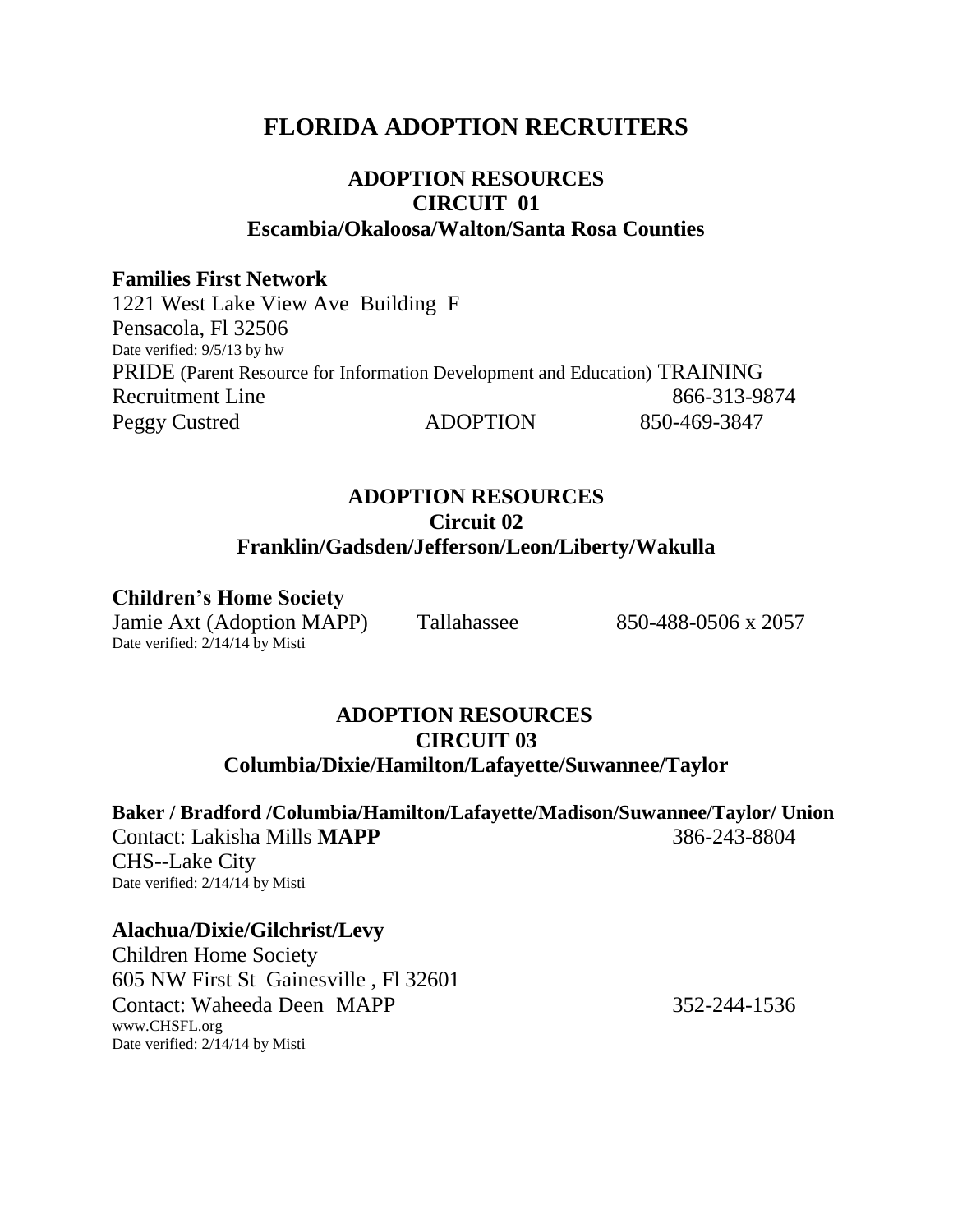| <b>ADOPTION RESOURCES</b>  |
|----------------------------|
| <b>Circuit 04</b>          |
| <b>Clay/ Duval/ Nassau</b> |

| <b>Clay County</b>                             |                                           |              |
|------------------------------------------------|-------------------------------------------|--------------|
| <b>Kids First of Florida</b>                   |                                           |              |
| 1726 Kingsley Ave 32073                        |                                           |              |
| Adaline                                        | <b>Orange Park</b>                        | 904-278-5644 |
| Date verified: 2/20/14 by Misti                |                                           | x 2102       |
| <b>Duval County:</b>                           |                                           |              |
| <b>Adoption-- Children's Home Society</b>      | Jacksonville                              | 904-493-7732 |
| Amanda Miller                                  |                                           |              |
| Date verified: 11/14/13 by Wr                  |                                           |              |
| <b>Nassau County</b>                           |                                           |              |
| <b>Adoption/Foster Care</b>                    |                                           |              |
| <b>Family Support Service of North Florida</b> |                                           |              |
| 96016 Lofton Square Court 32097                |                                           |              |
| Shirley Leggio--MAPP                           | Yulee                                     | 904-225-5347 |
| Date verified: 2/20/14 by Misti                |                                           | x 8670       |
|                                                | <b>ADOPTION RESOURCES</b>                 |              |
|                                                | <b>Circuit 05</b>                         |              |
|                                                | <b>Citrus/Hernando/Lake/Marion/Sumter</b> |              |
| <b>ADOPTION:</b>                               |                                           |              |
| Marion /Sumter / Lake Counties                 |                                           |              |
| <b>Youth and Family Alternative</b>            |                                           |              |
| <b>Kristin Folts MAPP</b>                      | Ocala                                     | 352-547-3750 |
| Date verified: 2/20/14 by Misti                |                                           |              |
| <b>ADOPTION:</b>                               |                                           |              |
| Citrus/Hernando Co.                            |                                           |              |
| <b>Youth and Family Alternative INC</b>        |                                           |              |
| Maria Buckley MAPP                             | <b>Brooksville</b>                        | 352-277-5860 |
| Date verified: 2/20/14 by Misti                |                                           | x 4208       |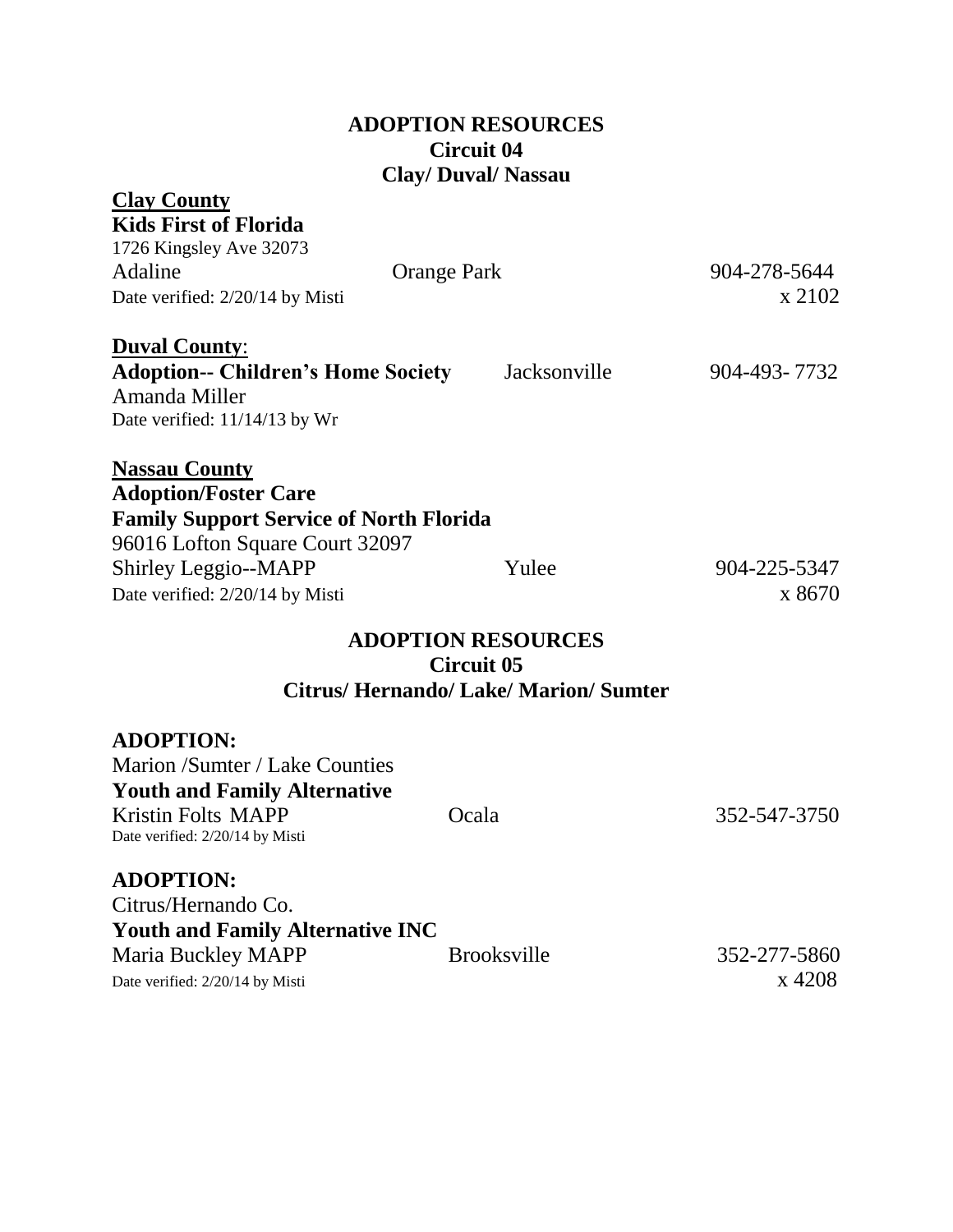## **ADOPTION RESOURCES Circuit 06 Pasco and Pinellas**

### **ADOPTION/FOSTER Eckerd Community Alternatives** 866-233-0790 MAPP [www.eckerd.org](http://www.eckerd.org/) Date verified:2/26/14 by Misti

### **ADOPTION RESOURCES CIRCUIT 07 Flagler/ Putnam/ St. Johns/ Volusia**

# **FLAGLER / PUTNAM/ VOLUSIA COUNTIES COMMUNITY PARTNERSHIP FOR CHILDREN**

Bill Whelan—Adoption MAPP 386-944-4702 Date verified: 2/26/14 by Misti

**St. Johns County Family Integrity (N)**  1955 U.S.1 South, Suite B6 32086 St Augustine Contact: Claudia Sheremeta PRIDE 904-209-6109 Date verified: 2/26/14 by Misti

# **ADOPTION RESOURCES CIRCUIT 08 Alachua/ Baker/ Bradford/ Gilchrist/ Levy/ Union**

**Baker / Bradford /Columbia/Hamilton/Lafayette/Madison/Suwannee/Taylor/ Union ADOPTION / FOSTER Partnership for Strong Families [\(www.pfsf.org](http://www.pfsf.org/) )** Contact: Lakisha Mills **MAPP** 386-243-8804 CHS--Lake City Date verified: 2/26/14 by Misti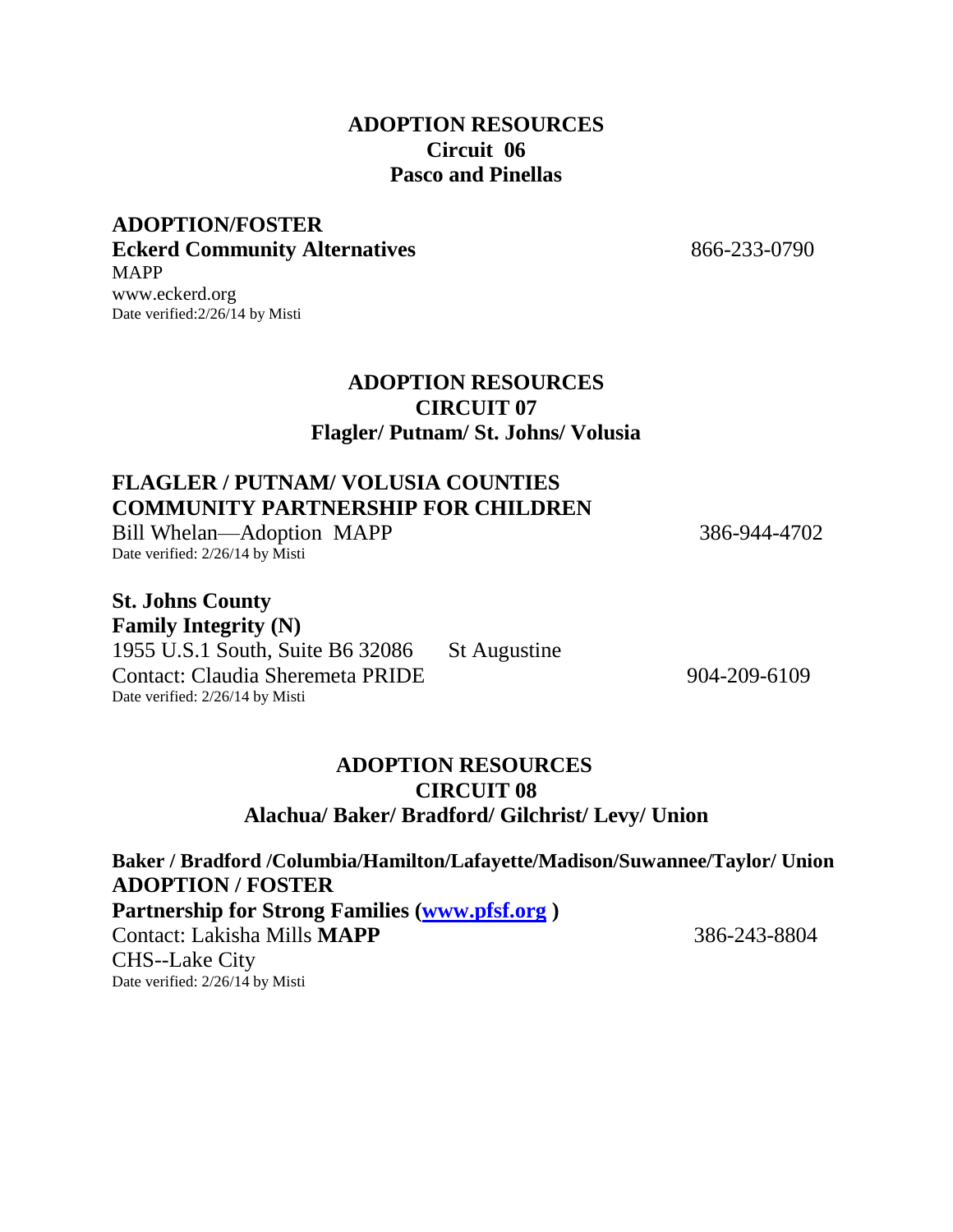### **Alachua/Dixie/Gilchrist/Levy**

Children Home Society 605 NW First St Gainesville , Fl 32601 Contact: Waheeda Deen MAPP 352-244-1536 www.CHSFL.org Date verified: 2/26/14 by Misti

### **ADOPTION RESOURCES Circuit 09 Orange/ Osceola**

## **ADOPTION/ FOSTER Community Based Care of Central Florida**

PRIDE (Parent Resource for Information Development and Education) TRAINING

| Kyraeshia Coleman<br>Date verified: 2/26/14 by Misti                                                                                                 | Seminole                                                                         | 407-412-2508          |
|------------------------------------------------------------------------------------------------------------------------------------------------------|----------------------------------------------------------------------------------|-----------------------|
| <b>Kathy Williams</b><br>Date verified: 2/26/14 by Misti                                                                                             | Orange                                                                           | 407-687-7115          |
| Wendi Hogan<br>Date verified: 2/26/14 by Misti                                                                                                       | Osceola                                                                          | 407-412-2527          |
|                                                                                                                                                      | <b>ADOPTION RESOURCES</b><br><b>Circuit 10</b><br><b>Hardee/ Highlands/ Polk</b> |                       |
| <b>ADOPTION/FOSTER</b><br><b>Heartland for Children (Lead Agency)</b><br>Contact: Gwen Hinkle (MAPP & Homestudies)<br>Date verified: 10/28/13 BY Bob | Bartow                                                                           | 863.519.8900<br>x 289 |

### **ADOPTION RESOURCES CIRCUIT 11 Miami/Dade**

**ADOPTION/FOSTER OUR KIDS OF MIAMI DADE & MONROE ALL agencies use PRIDE**(Parent Resource for Information Development and Education) Glorivee Miranda (Spanish speaking) Our Kids 305-455-2563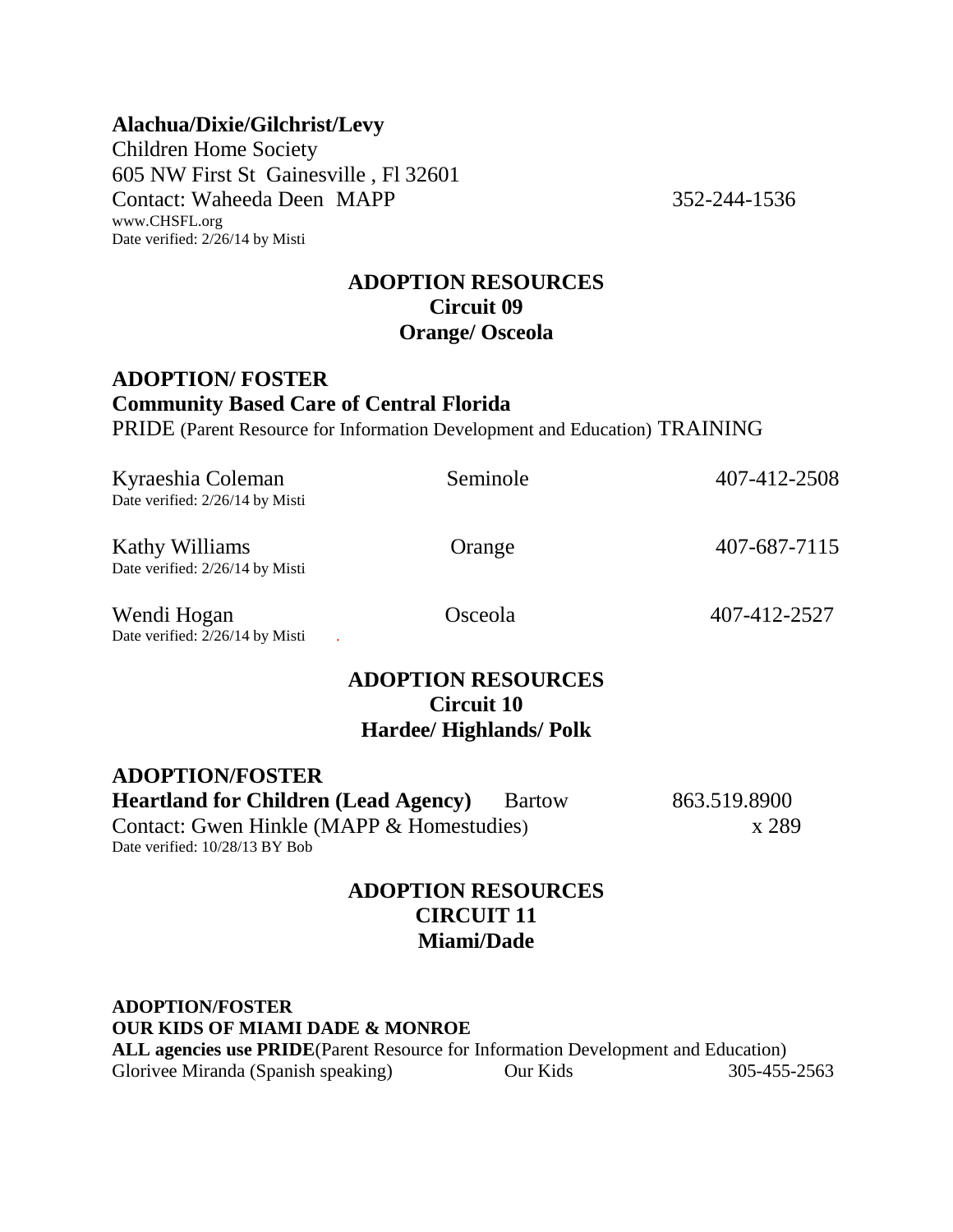| <b>SOUTH--Miami</b>                             |                       |
|-------------------------------------------------|-----------------------|
| <b>Children's Home Society</b>                  | $(Main)$ 305-755-6500 |
| 800 NW 15 <sup>th</sup> Street                  |                       |
| Miami, FL 33136                                 |                       |
| (FOSTER & ADOPTION)                             |                       |
| Date verified: 3/11/14 by Misti                 |                       |
| <b>CENTRAL--Miami</b>                           |                       |
| <b>Charlee of Dade County</b>                   |                       |
| 155 South Miami Ave., Ste 700                   |                       |
| Miami, FL 33130                                 |                       |
| <b>Contact: Ronald Mumford PRIDE</b>            |                       |
| (ADOPTION & FOSTER)                             | 305-779-9777 cell     |
| Date verified: 3/11/14 by Misti                 |                       |
| <b>Family Resource Center</b>                   |                       |
| 155 S Miami Ave., Ste 500                       | 305-374-6006          |
| Miami, FL 33130                                 |                       |
| Contact: Yanila Llompart PRIDE                  |                       |
| Date verified: 3/11/14 by Misti                 |                       |
|                                                 | 305-323-9867 cell     |
| <b>NORTH--Miami</b>                             |                       |
| <b>Center for Family &amp; Child Enrichment</b> |                       |
| 1825 NW 67 <sup>th</sup> St., Ste 102           | 305-624-7450          |
| Miami, FL 33058                                 |                       |
| Contact: Michaela Harris PRIDE                  |                       |

#### **His House**

20000 NW 47<sup>th</sup> Ave., Bldg 22 305-430-0085 x 239 Opa Locka, FL 33235 Contact: Maria Rosell (Spanish) PRIDE Date verified: 3/11/14 by Misti

Date verified: 3/11/14 by Misti

# **ADOPTION RESOURCES Circuit 12 Desoto/ Manatee/Sarasota**

# Safe Children Coalition /Sarasota Family YMCA 866-661-5656

Date verified: 3/11/14 by Misti

Eddie Easter Sarasota 941-371-4799 X158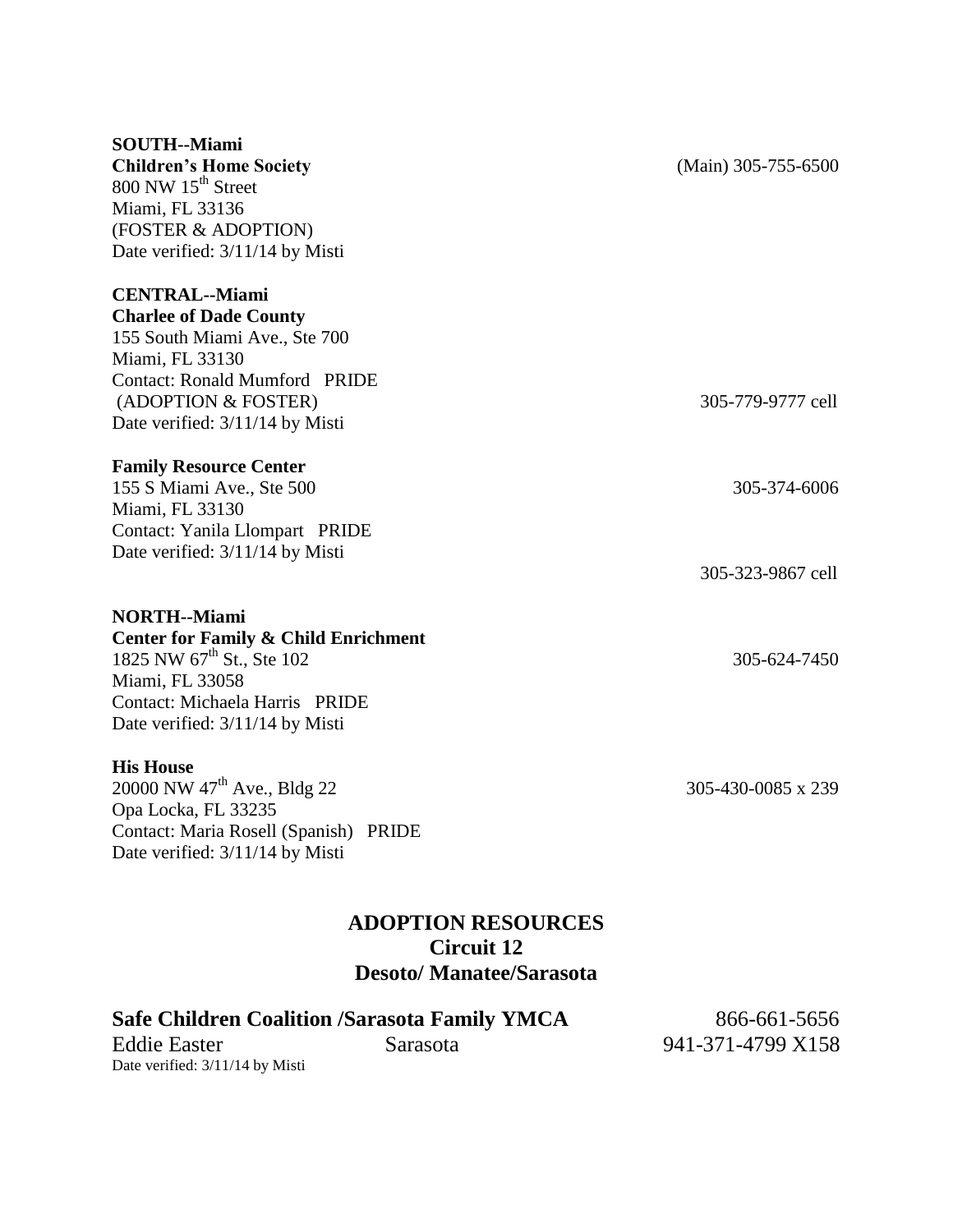## **ADOPTION RESOURCES CIRCUIT 13 Hillsborough County**

### **ADOPTION/FOSTER**

Camelot Care Tampa Freddie Brinson MAPP 813-901-3477 Date verified: 3/20/14 by Misti

### **ADOPTION RESOURCES CIRCUIT 14 Bay/ Calhoun/ Gulf/ Holmes/ Jackson/ Washington**

| <b>ADOPTION</b>                 |             |              |
|---------------------------------|-------------|--------------|
| <b>Life Management Center</b>   | (Toll free) | 866-769-9481 |
| Valerie Procter-Adoption – MAPP | Panama City | 850-522-4485 |
| Date verified: 3/31/14 by Bob   |             |              |

### **ADOPTION RESOURCES CIRCUIT 15 Palm Beach**

# **ADOPTION**

**Children's Home Society** West Palm Beach

Nicole Redford (Recruitment) 561-868-4343 3333 Forest Hill Blvd West Palm Beach FL 33406 Date verified: 3/20/14 by Misti

### **ADOPTION/FOSTER Child Net**

Merietta Medina MAPP West Palm Beach 561-352-2372 4100 Okeechobee Blvd. West Palm Beach FL 33409 Date verified: 3/20/14 by Misti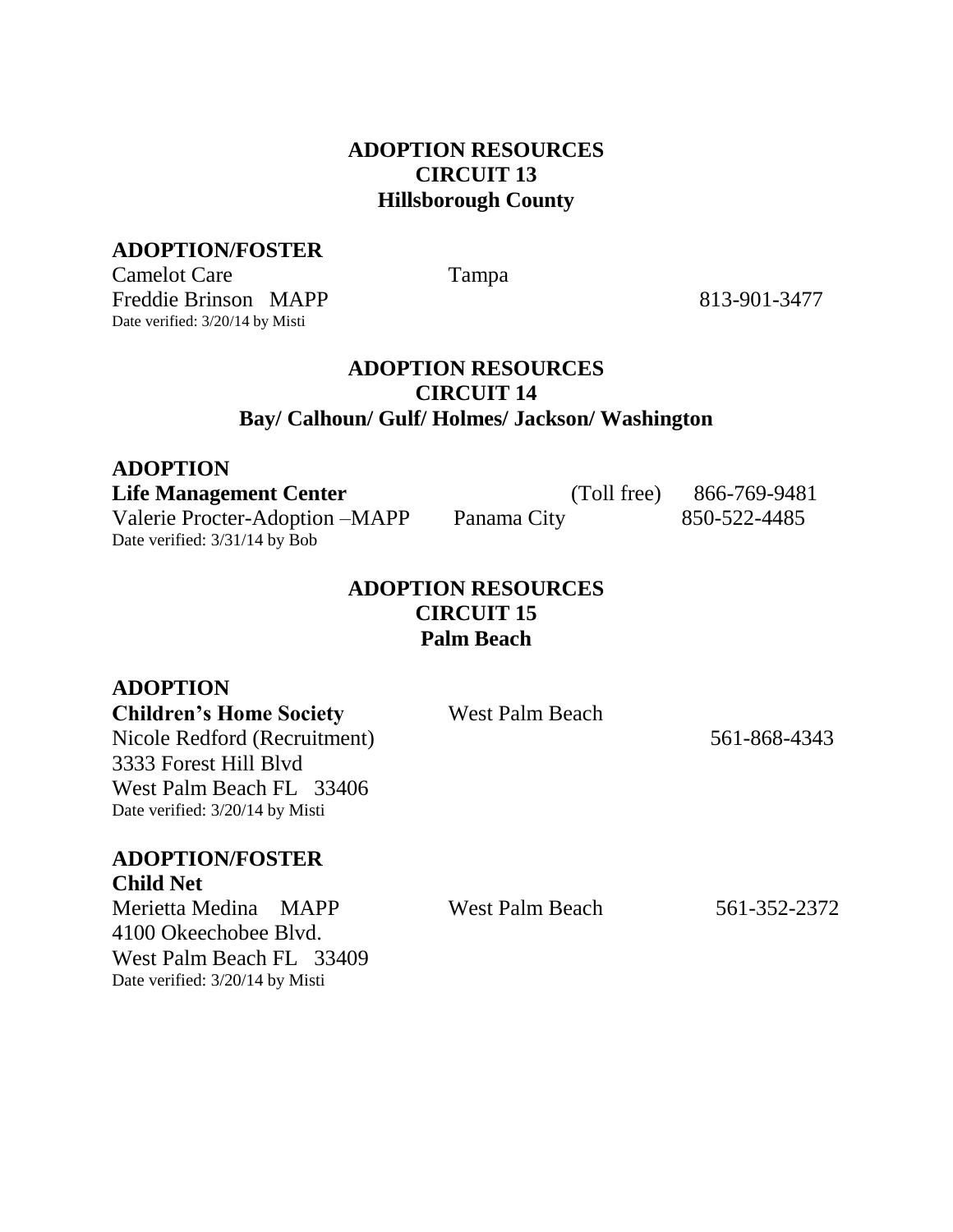# **ADOPTION RESOURCES CIRCUIT 16 Monroe County Wesley House** Key West 305-809-5000

Angelica McCoy MAPP 305-394-1391 Date verified: 3/20/14 by Misti

# **ADOPTION RESOURCES CIRCUIT 17 Broward County**

**Adoption** 313 N. State Rd 7 Plantation, Fl 33317 Lanecia Radcliff **MAPP** 954-336-3448 Date verified: 3/20/14 by Misti

**Child Net** 954-414-6000

### **ADOPTION RESOURCES Circuit 18 Brevard/ Seminole**

| <b>Brevard County</b>                                       |           |              |
|-------------------------------------------------------------|-----------|--------------|
| <b>Brevard Family Partnership</b>                           |           |              |
| LaChrista Jones PRIDE                                       | Melbourne | 321-752-4650 |
| Parent Resources for Information, Development and Education |           | x 3053       |
| Date verified: 3/20/14 by Misti                             |           |              |
| <b>Empower (Intervention Services)/ PRIDE</b>               | Rockledge | 321-639-1224 |
| Parent Resources for Information, Development and Education |           | x103         |
| <b>Bill Marallo</b>                                         |           |              |
| Date verified: 4/2/14 by Misti                              |           |              |
| <b>Seminole County</b>                                      |           |              |
| <b>Community Based Care of Central Florida</b>              | Sanford   |              |
| Kyraeshia Coleman                                           | Seminole  | 407-412-2508 |
| Date verified: 2/26/14 by Misti                             |           |              |